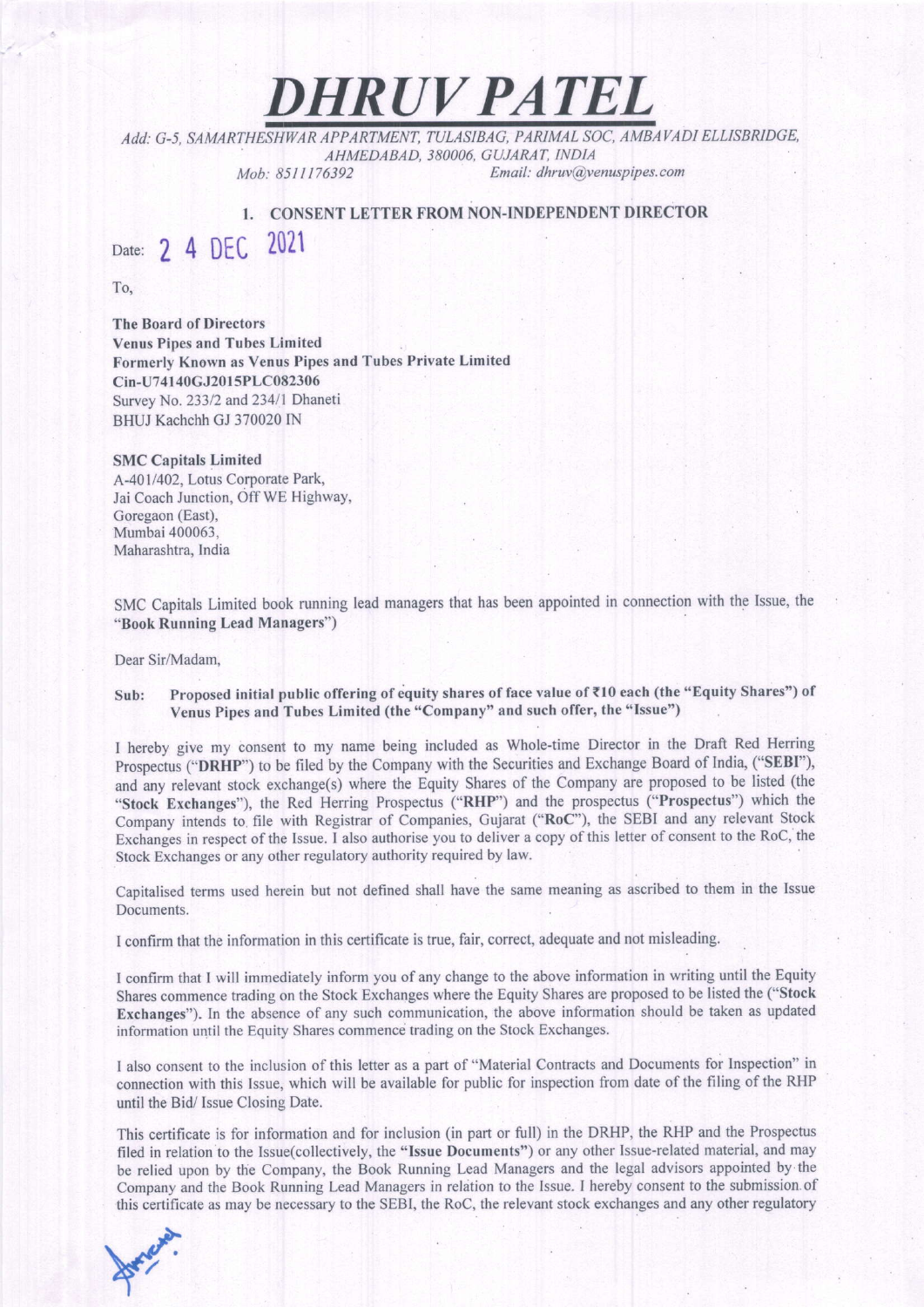Add: G-5, SAMARTHESHWAR APPARTMENT, TULASIBAG, PARIMAL SOC, AMBAVADI ELLISBRIDGE, AHMEDABAD, 380006, GUJARAT, INDIA Mob: 8511176392 Email: dhruv@yenuspipes.com

DHRUV PATEL

authority and/or for the records to be maintained by the Book Running Lead Managers and in accordance with applicable law.

A copy of my PAN Card is attached herewith in Annexure A.

Sincerely,

[Whole-time Director] Name: DHRUV MAHENDRAKUMAR PATEL Designation: Whole-time Director

Cc:

Legal Counsel to the Issue

L&L Partners (formerly Luthra and Luthra Low Ofjices) 20th Floor, Tower 2 Unit A2, One International Centre (formerly Indiabulls Finance Centre) Elphinstone Road Senapati Bapat Marg, Lower Parel Mumbai 400 013 Maharashtra, India